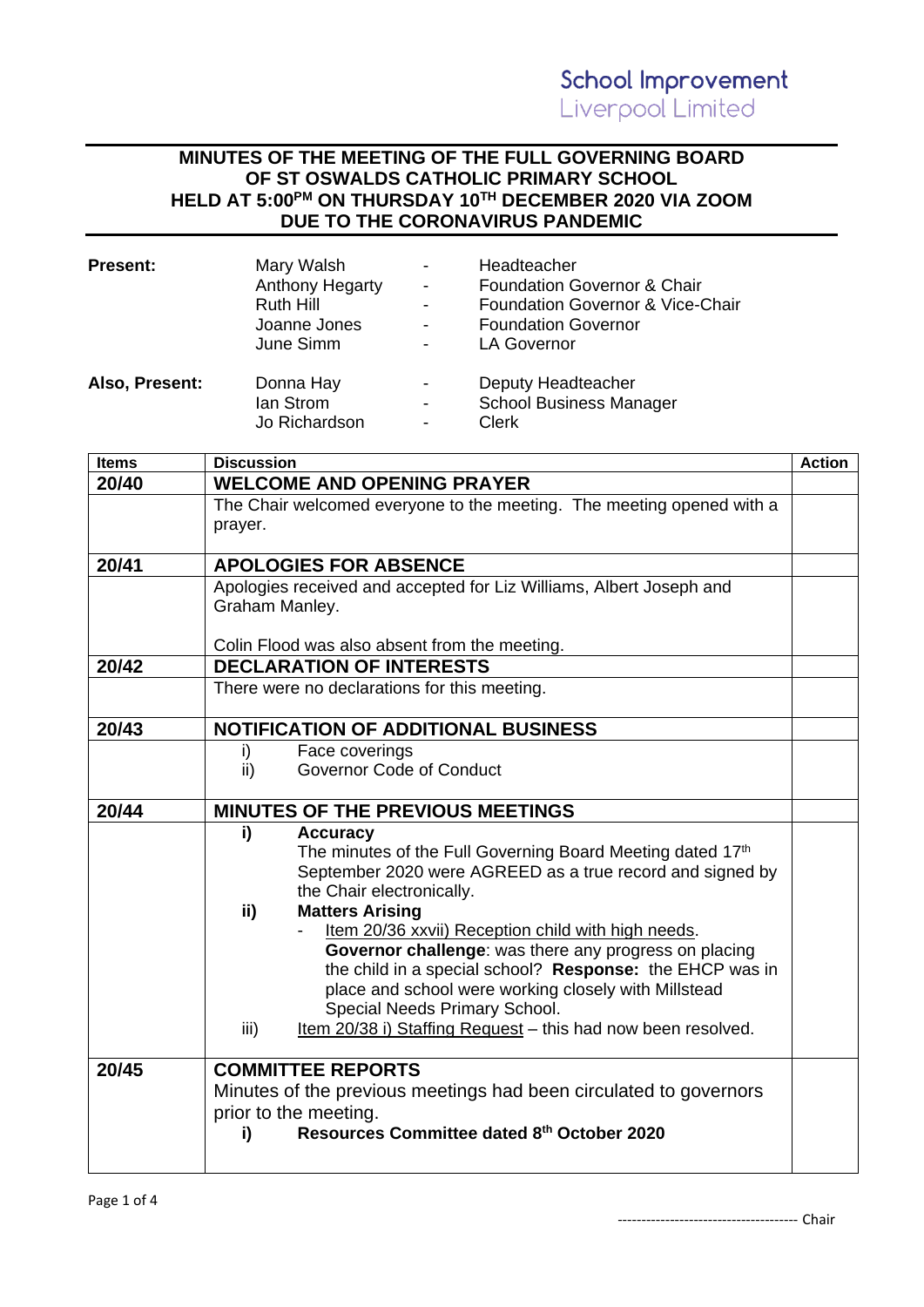## **School Improvement**<br>Liverpool Limited

|                                                       |       | Item 6 - Governor vacancies. A discussion ensued around the                |  |
|-------------------------------------------------------|-------|----------------------------------------------------------------------------|--|
|                                                       |       | difficulties in recruiting governors at the current time. Further          |  |
|                                                       |       | enquiries would be made with Church.                                       |  |
|                                                       |       | <u>Item <math>7</math> – Finance update.</u> A COVID payment of £7,000 had |  |
|                                                       |       | been received. Staff absence had impacted the budget.                      |  |
|                                                       |       | Staffing was currently running at 106% of the budget.                      |  |
|                                                       |       | Item 8 - Premises Update. There were no updates to report on               |  |
|                                                       |       | the building works.                                                        |  |
|                                                       |       | Item 8 - Health & Safety. Another governor H&S walk to be                  |  |
|                                                       |       | arranged.                                                                  |  |
|                                                       | ii)   | Standards & Curriculum Committee dated 19th November                       |  |
|                                                       |       | 2020                                                                       |  |
|                                                       |       | <u>Item 12 – Attendance Report</u> . D Hay updated governors on the        |  |
|                                                       |       | attendance codes X and C. Attendance was reported weekly.                  |  |
|                                                       |       | Attendance currently 93%, National 83%. Data was broadly in                |  |
|                                                       |       | line with Liverpool LA school. EWO working closely with the                |  |
|                                                       |       | school.                                                                    |  |
|                                                       | iii)  | <b>Pay Committee</b>                                                       |  |
|                                                       |       | All staff pay reviews had been completed. It was noted                     |  |
|                                                       |       | Governors accepted and AGREED the pay reviews.                             |  |
|                                                       |       |                                                                            |  |
| 20/46                                                 |       | <b>HEADTEACHER REPORT</b>                                                  |  |
|                                                       |       | The Headteacher report had been shared with governors prior to the         |  |
|                                                       |       | meeting. The key points were as follows:                                   |  |
|                                                       | i)    | No's on role 613. Reception had 70 children, Y6 were full with             |  |
|                                                       |       | 90 children. 22 children had joined the school since September,            |  |
|                                                       |       | with the majority having EAL. 8 children had left since                    |  |
|                                                       |       | September 2020. Four families had moved house, two children                |  |
|                                                       |       | were transferred to another school for parental choice, and two            |  |
|                                                       |       | children were being home educated due to covid anxiety and                 |  |
|                                                       |       | had requested to be taken off role.                                        |  |
|                                                       | ii)   | SEND Data - 18% of school.                                                 |  |
|                                                       | iii)  | 9 x children with EHCP had a significant impact on staffing.               |  |
|                                                       |       | Some children had very complex needs that required 1:1                     |  |
|                                                       |       | support. Top up funding had been applied for. The additional               |  |
|                                                       |       | workload was highlighted.                                                  |  |
|                                                       | iv)   | Staffing and welfare – it had been a long and challenging term             |  |
|                                                       |       | and staff had all worked very hard to keep the school running              |  |
|                                                       |       | effectively. Staff absence, mainly due to covid had been very              |  |
|                                                       |       | difficult to manage and had been a considerable strain on                  |  |
|                                                       |       | continuity and consistency of standards.                                   |  |
|                                                       | V)    | An Absence Overview Report from September to 4 <sup>th</sup> December      |  |
|                                                       |       | was shared with governors and this further highlighted the                 |  |
|                                                       |       | impact of absence.                                                         |  |
|                                                       | vi)   | School had tried to cover staff absence internally, however,               |  |
|                                                       |       | supply cover costs since September were at £22,828.                        |  |
|                                                       | vii)  | A discussion ensued around having a staff well-being day                   |  |
|                                                       |       | and/or flexi days, however, it was noted at the current time staff         |  |
|                                                       |       | absence did not allow for this.                                            |  |
|                                                       | viii) | Staff changes were reported to governors including 3                       |  |
|                                                       |       | resignations and governors wished to thank these staff and                 |  |
|                                                       |       | wished them well in their future roles.                                    |  |
|                                                       |       |                                                                            |  |
|                                                       |       |                                                                            |  |
| $D \cap \cap \cap \cap \cap \cap \cap \cap \cap \cap$ |       |                                                                            |  |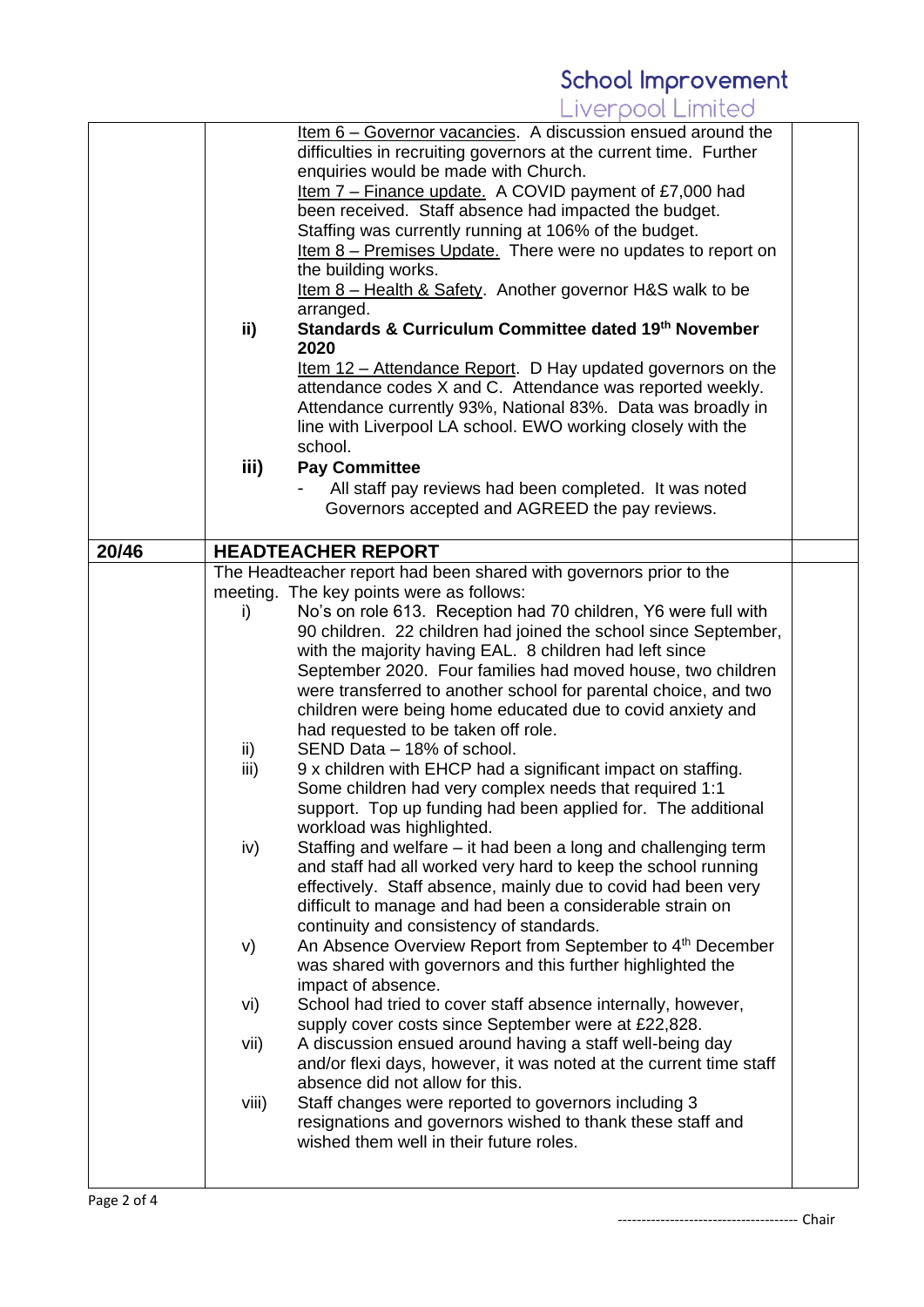## **School Improvement**<br>Liverpool Limited

|       | ix)             | The caretaker had begun a phased return to school although         |           |
|-------|-----------------|--------------------------------------------------------------------|-----------|
|       |                 | this had been delayed due to him contracting covid. Mr Morris      |           |
|       |                 | would continue to support in this role.                            |           |
|       | X)              | Performance Management – all teachers had started their            |           |
|       |                 | performance management appraisals and targets were closely         |           |
|       |                 | linked to the SDP. All staff had passed their appraisals.          |           |
|       | xi)             | Catholic life in school – daily prayer and liturgy remained at the |           |
|       |                 | heart of the school.                                               |           |
|       | xii)            | The termly safeguarding report was shared with governors.          |           |
|       |                 | 2 x bullying incidents – these had taken place outside school      |           |
|       |                 | on tiktok.                                                         |           |
|       |                 | 28 operation encompass calls.                                      |           |
|       |                 | Safeguarding remained of the highest priority for all children,    |           |
|       |                 | staff and visitors. Covid risk assessments were updated            |           |
|       |                 | regularly to reflect the changes in government guidance.           |           |
|       | xiii)           | Governor challenge: how did you deal with he bullying              |           |
|       |                 | incidents? Response: by following the behaviour policy,            |           |
|       |                 | through meetings with the children involved and parents            |           |
|       |                 | contacted. Followed ups in class around digital footprint and      |           |
|       |                 | educating children to use social media appropriately. School       |           |
|       |                 | continued to be relentless around e-safety.                        |           |
|       | xiv)            | Staff had attended annual safeguarding training. All staff had     |           |
|       |                 | read Keeping Children Safe in Education Part 1.                    | <b>MW</b> |
|       | XV)             | The 175 Audit was current and up to date. The safeguarding         |           |
|       |                 | governor to sign off once safe to do so.                           |           |
|       | xvi)            | School had received a complaint from a local resident. Parents     |           |
|       |                 | and carers were being reminded to be more respectful when          |           |
|       |                 | waiting for their children.                                        |           |
|       | xvii)           | DfE Update – changes to the exam agenda were shared with           |           |
|       |                 | governors.                                                         |           |
|       | xviii)          | A Behaviour Analysis Report Dec 2020 was shared with               |           |
|       |                 | governors. The report had been compiled using the new              |           |
|       |                 | CPOMS system. Further training was planned in the use and          |           |
|       |                 | reporting of behaviour using the CPOMS system. The report          |           |
|       |                 | highlighted there were currently no behaviour issues.              |           |
|       |                 | Governors expressed their thanks and appreciation for all the      |           |
|       |                 | hard work of the Headteacher and staff during such challenging     |           |
|       |                 | times.                                                             |           |
|       |                 |                                                                    |           |
| 20/47 |                 | <b>TERM DATES 2020-2024</b>                                        |           |
|       |                 | Governors AGREED the Term Dates 2020-2024                          |           |
|       |                 |                                                                    |           |
| 20/48 |                 | <b>ADMISSION ARRANGEMENTS CONSULTATION</b>                         |           |
|       |                 | The following document was shared with governors:                  |           |
|       |                 |                                                                    |           |
|       |                 | Liverpool Archdiocese School Admissions - Common Policy            |           |
|       |                 | Proposed Amendments for September 2022 (subject to consultation)   |           |
|       |                 |                                                                    |           |
|       |                 | Governors AGREED to the proposed amendments.                       |           |
|       |                 |                                                                    |           |
| 20/49 | <b>POLICIES</b> |                                                                    |           |
|       | i)              | <b>Data Protection Policy</b>                                      |           |